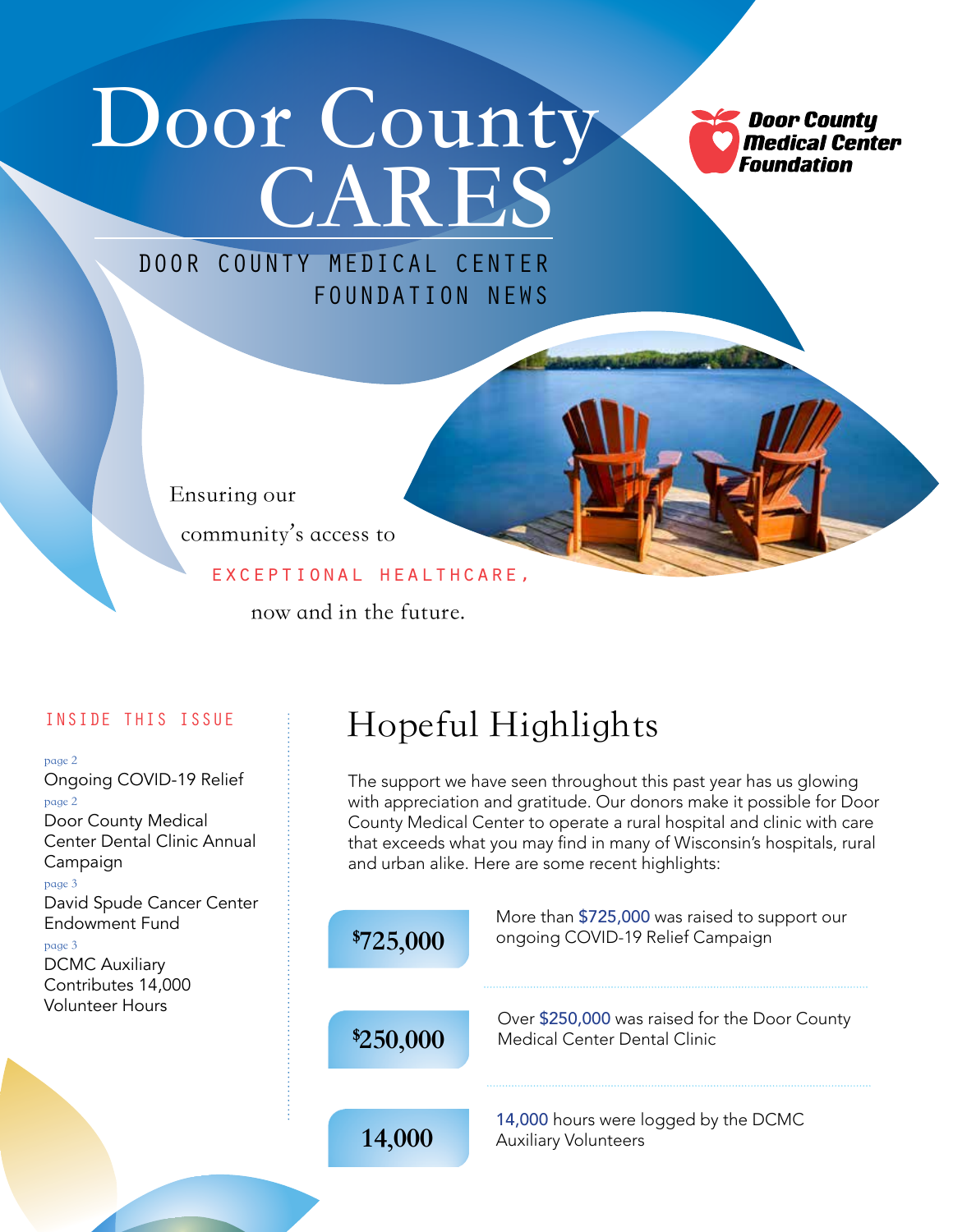## Ongoing COVID-19 Relief

Throughout the COVID-19 pandemic, Door County Medical Center has taken an "all hands on deck" approach. The contributions to the effort to fight this virus by DCMC staff, providers, supporters, volunteers, administration and community partners has been an inspiration. It's amazing what we can accomplish when we all come together.

Our donors have contributed over \$725,000 in COVID-19 related funding to help with a variety of programs and projects needed to address the virus. Some examples include:

#### Biofire Analyzer

DCMC was in need of an additional analyzer, the Biofire, for performing COVID-19 and other respiratory pathogen testing including Flu testing. Having

reliable in-house COVID-19 testing is invaluable to ensure timely testing of admitted patients and symptomatic community members.

#### COVID-19 Indoor Testing Facility

This project transformed the old ambulance garage on South 18th Avenue into an indoor, protected COVID-19 drivethrough testing area, improving processes and making testing more accessible and safe for everyone.

#### COVID-19 Vaccine Freezer and Monitoring System Project

A new ultra-low temperature freezer unit and monitoring system was purchased to ensure the quality of the COVID-19 vaccine storage and handling requirements.

Thank you to everyone who has contributed to the efforts of DCMC to eradicate COVID-19. Every single bit has helped, and the results are tangible.

### Door County Medical Center Dental Clinic Annual Campaign

In 2021, supporters contributed over \$250,000 to support the Door County Medical Center Dental Clinic during the Annual Campaign.

The DCMC Dental Clinic is the only clinic of its kind in Door and Kewaunee Counties that provides care to youth, adults and seniors that are underserved, on Medicaid/ BadgerCare Plus, that are disabled and/or are considered low income. Initially, the dental program began serving low-income Door County

youth when it opened 1999, but since 2014, low-income adults in Door and Kewaunee Counties are also getting the care they deserve.

The DCMC Dental Clinic is vital to addressing the lack of oral health care considered to be an epidemic throughout Wisconsin. The clinic provided over 5,500 appointments to people in our communities. Of those, 360 were new patients that have never been to the clinic.

The Dental Clinic operates Monday through Friday from 8 a.m. until 4:30 p.m. and provides comprehensive dental services comparable to most dental offices. Procedures performed include cleanings, exams, X-rays, fluoride treatment, restorations, root canals, fillings, crowns, extractions, sealants, fluoride varnish and oral health education.



"Understanding and great care from all staff! They have helped me out a lot over the years."

-Sierra Schmieder, DCMC Dental Clinic Patient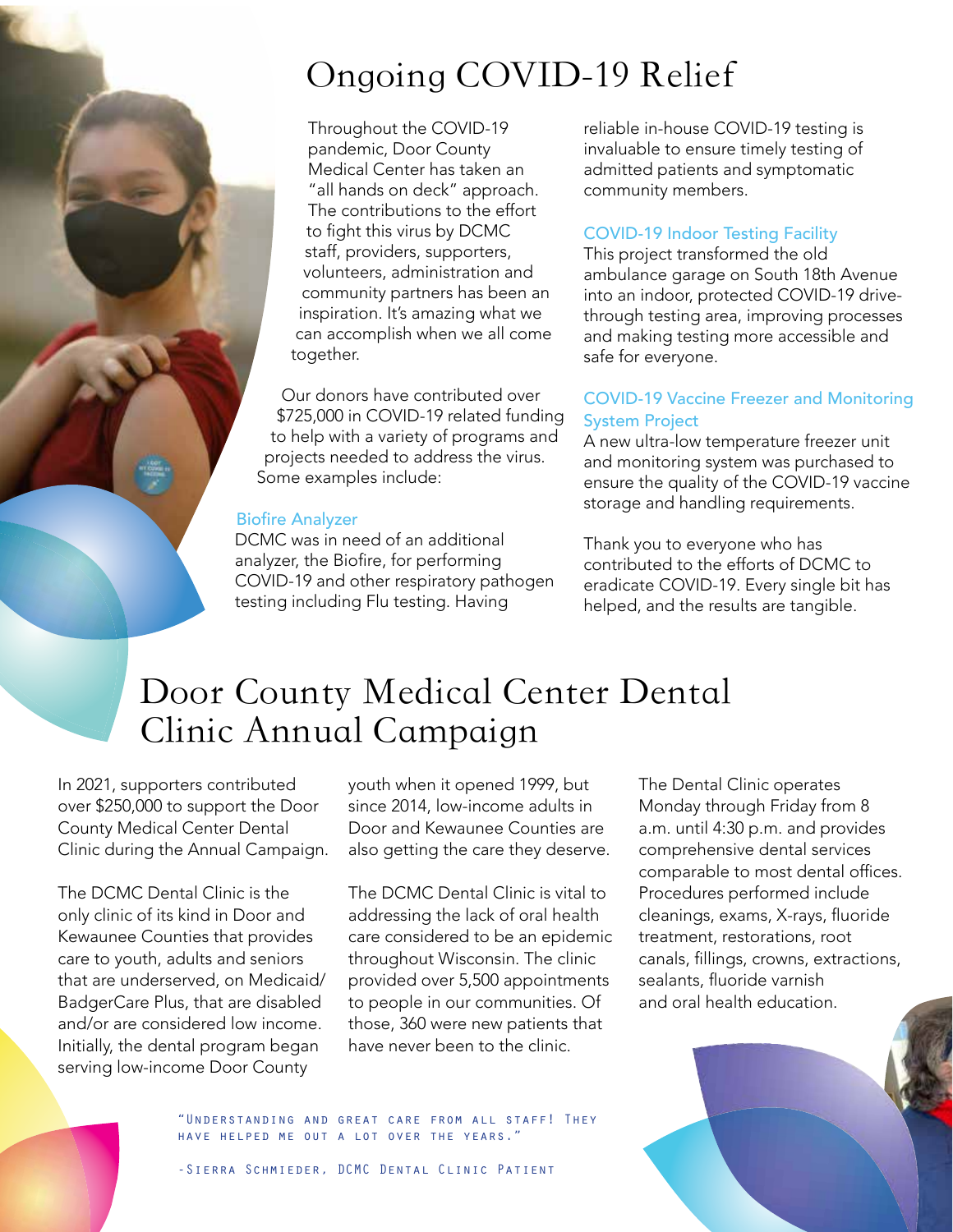### David Spude Cancer Center Endowment Fund

David Spude, a devoted husband and father, was loved and respected by all who knew him. His employers, the Doerr family, trusted and depended on him as "their right hand man" as they developed their motor manufacturing plants throughout Wisconsin. Sadly, David died of Cancer in June 2004.

As a tribute to David, his wife Lois, the Doerr family and the Door County Medical Foundation established the David Spude Cancer Center Fund to perpetually benefit the Door County Cancer Center Facility.

The endowment fund will continually help to ensure a full complement of cancer treatments and will be available to all that need them and that these treatments will be provided in the most comforting and peaceful environment possible. Additionally, to date the fund has supplied new lobby furniture, chemotherapy treatment chairs and televisions in each treatment room.

Thanks to many generous donations and proceeds from the annual Queen for a Day Golf Outing, the fund balance has surpassed \$500,000.



We invite you to support the David Spude Cancer Center Fund and this very vital medical facility in Door County. Visit dcmedical.org/foundation for more information or scan with your phone.

Consider a legacy gift to Door County Medical Center Foundation through a planned gift by including the foundation in your will or estate plan. If you have already designated the DCMC Foundation in your will or estate plan, please let us know so we can welcome you as a member of the DCMC Foundation Legacy Society. For more information, contact us at (920) 746-1071. LEAVE A **LEGACY** 

### Door County Medical Center Auxiliary Contributes 14,000 Volunteer Hours

The mission of the Door County Medical Center Auxiliary is to provide the opportunity for fulfilling and rewarding volunteer experiences at Door County Medical Center, as well as to sponsor fundraising events which will support the health care needs of the community.

The Door County Medical Center Auxiliary is an invaluable contributor to the success of the Door County Medical Center Foundation through fundraising and volunteer work. Volunteer opportunities include greeting and transporting patients through the Ambassador Guide or Outpatient Surgery programs, staffing the Door Way Gift Shop, assisting the Skilled Nursing Facility at the greeting desk, salon or helping with activities. Additional Volunteer opportunities include providing administrative support at the Dental Clinic, assisting with Orthopedic Joint Classes

> & Reunion Luncheons or the Door County Cancer Center. Volunteers on the Special fundraising Event Committee help organize the Auxiliary's two largest fundraising events - The Annual House and Garden Walk and the Angel Scholarship Gala.

#### **14,000 VOLUNTEER HOURS EXERGALLENT OF**<br>
\$345,000 **THE EQUIVALENT OF**

Are you interested in volunteering? Visit dcmedical.org/auxiliary for more information.

### On the Horizon

Watch for information on these upcoming events and giving opportunities.

- 15th Annual Queen for a Day Golf Outing – Monday, June 27th Idlewild Golf Course
- 61st House & Garden Walk – Tuesday, July 26th
- 26th Annual Golf Marathon – Wednesday, August 31st Orchards Golf Course
- Auxiliary Angel Scholarship Gala – Saturday, October 22nd

For all the ways to give visit us at dcmedical.org/ foundation